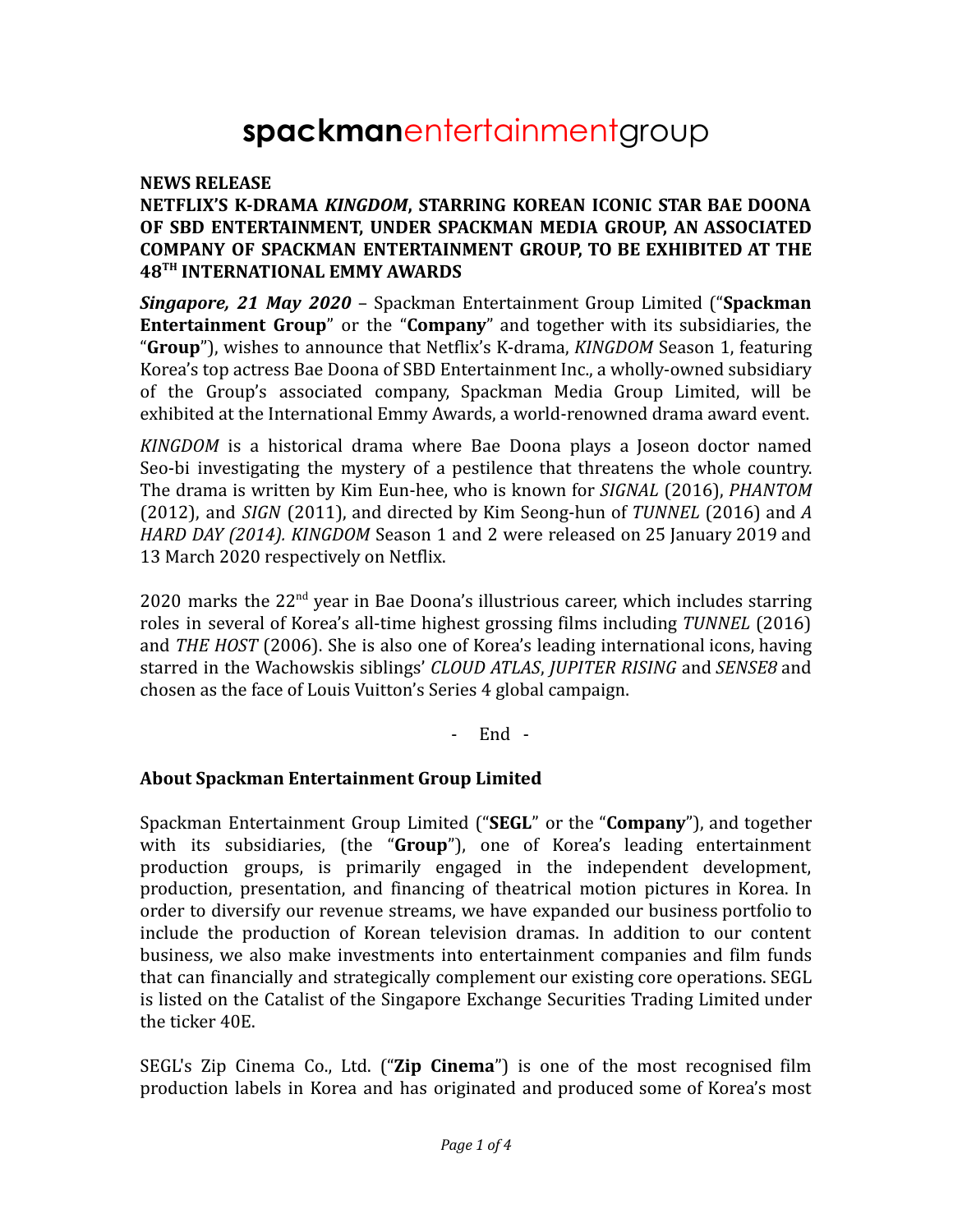commercially successful theatrical films, consecutively producing 10 profitable movies since 2009 representing an industry leading track record. Recent theatrical releases of Zip Cinema's motion pictures include some of Korea's highest grossing and award-winning films such as *CRAZY ROMANCE* (2019), *DEFAULT* (2018), *MASTER* (2016), *THE PRIESTS* (2015), *COLD EYES* (2013), and *ALL ABOUT MY WIFE* (2012). For more information on Zip Cinema, do visit <http://zipcine.com>

SEGL also owns Novus Mediacorp Co., Ltd. ("**Novus Mediacorp**"), an investor, presenter, and/or post-theatrical distributor for a total of 79 films (58 Korean and 21 foreign) including *ROSE OF BETRAYAL*, *THE OUTLAWS* and *SECRETLY, GREATLY*, which was one of the biggest box office hits of 2013 starring Kim Soo-hyun of *MY LOVE FROM THE STARS* fame, as well as *FRIEND 2: THE GREAT LEGACY*. In 2012, Novus Mediacorp was also the post-theatrical rights distributor of *ALL ABOUT MY WIFE*, a top-grossing romantic comedy produced by Zip Cinema. In 2018, *THE OUTLAWS*, co-presented by Novus Mediacorp broke the all-time highest Video On Demand ("**VOD**") sales records in Korea. For more information on Novus Mediacorp, do visit <http://novusmediacorp.com>

Our films are theatrically distributed and released in Korea and overseas markets, as well as for subsequent post-theatrical worldwide release in other forms of media, including cable TV, broadcast TV, IPTV, video-on-demand, and home video/DVD, etc. We release all of our motion pictures into wide-theatrical exhibition initially in Korea, and then in overseas and ancillary markets.

We also operate a café-lounge called Upper West, in the Gangnam district of Seoul and own a professional photography studio, noon pictures Co., Ltd..

The Company holds an effective shareholding interest of 43.88% in Spackman Media Group Limited ("**SMGL**"). SMGL, a company incorporated in Hong Kong, together with its subsidiaries, is collectively one of the largest entertainment talent agencies in Korea in terms of the number of artists under management, including some of the top names in the Korean entertainment industry. SMGL operates its talent management business through renowned agencies such as MS Team Entertainment Co., Ltd., UAA & Co Inc., Fiftyone K Inc., SBD Entertainment Inc., and Kook Entertainment Co., Ltd. Through these full-service talent agencies in Korea, SMGL represents and guides the professional careers of a leading roster of award-winning actors/actresses in the practice areas of motion pictures, television, commercial endorsements, and branded entertainment. SMGL leverages its unparalleled portfolio of artists as a platform to develop, produce, finance and own the highest quality of entertainment content projects, including theatrical motion pictures, variety shows and TV dramas. This platform also creates and derives opportunities for SMGL to make strategic investments in development stage businesses that can collaborate with SMGL artists. SMGL is an associated company of the Company.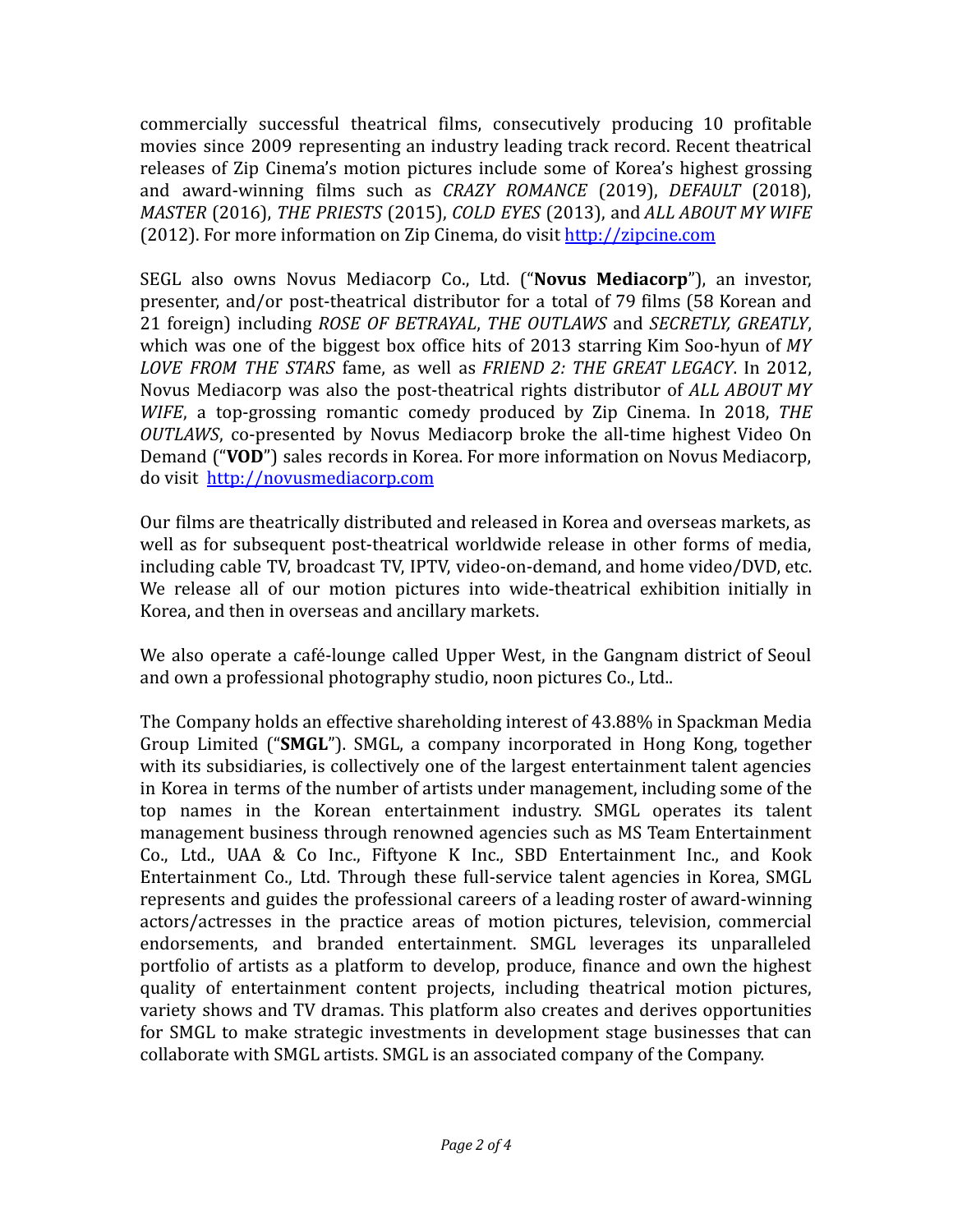The Group owns a 100% equity interest in Frame Pictures Co., Ltd. ("**Frame Pictures**"). Frame Pictures is a leader in the movie/drama equipment leasing business in Korea. Established in 2014, Frame Pictures has worked with over 25 top directors and provided the camera and lighting equipment for some of Korea's most notable drama and movie projects including the upcoming Korean film *GIRL COPS* (2018) featuring Wi Ha-jun of SMGL and *THE GREATEST DIVORCE* (2018) starring Bae Doona of SMGL*.* In 2018, Frame Pictures has also won contracts to supply equipment to *FOUR MEN* (2019)*, ASADAL CHRONICLES* (2019)*, THE CROWNED CLOWN* (2019)*, THE BEAUTY INSIDE* (2018)*, HUNDRED MILLION STARS FROM THE SKY* (2018)*, LOVELY HORRIBLY* (2018), *THE GUEST* (2018), historical Korean movie *MALMOI*, *SUITS* (2018) featuring Park Hyung-sik of SMGL, *MISTRESS* (2018), *LIFE* (2018), *LIVE* (2018) starring Lee Kwang-soo of *RUNNING MAN*, *MY MISTER* (2018) and Netflix's first Korean original production *LOVE ALARM* (2018).

The Company owns a 100% equity interest Take Pictures Pte. Ltd. ("**Take Pictures**") which has a line-up of several films including *STONE SKIPPING* (working title)*, GUARDIAN* (working title) and the co-production with Zip Cinema for *THE PRIESTS 2.*

The Company owns a 100% equity interest in Constellation Agency Pte. Ltd. ("**Constellation Agency**"). Constellation Agency, which owns The P Factory Co., Ltd. ("**The P Factory**") and Platform Media Group Co., Ltd. ("**PMG**"), is primarily involved in the business of overseas agency for Korean artists venturing into the overseas market. The P Factory is an innovative marketing solutions provider specializing in event and branded content production. PMG is a talent management agency which represents and manages the careers of major artists in film, television, commercial endorsements and branded entertainment.

The Company owns a 100% equity interest in Greenlight Content Limited which is mainly involved in the business of investing into dramas and movies, as well as providing consulting services for the production of Korean content.

The Company owns a 100% equity interest in Simplex Films Limited ("**Simplex Films**") which is an early stage film production firm. Simplex Films has the following films in the pipeline namely, *A BOLT FROM THE BLUE*, *IRREVOCABLE PROMISE* and *OUR SUPERSTAR K*.

For more details, do visit <http://www.spackmanentertainmentgroup.com/>

## **Investor & Media Contact**

#### **Spackman Entertainment Group Limited** Ms Jasmine Leong Tel: +65 6694 4175